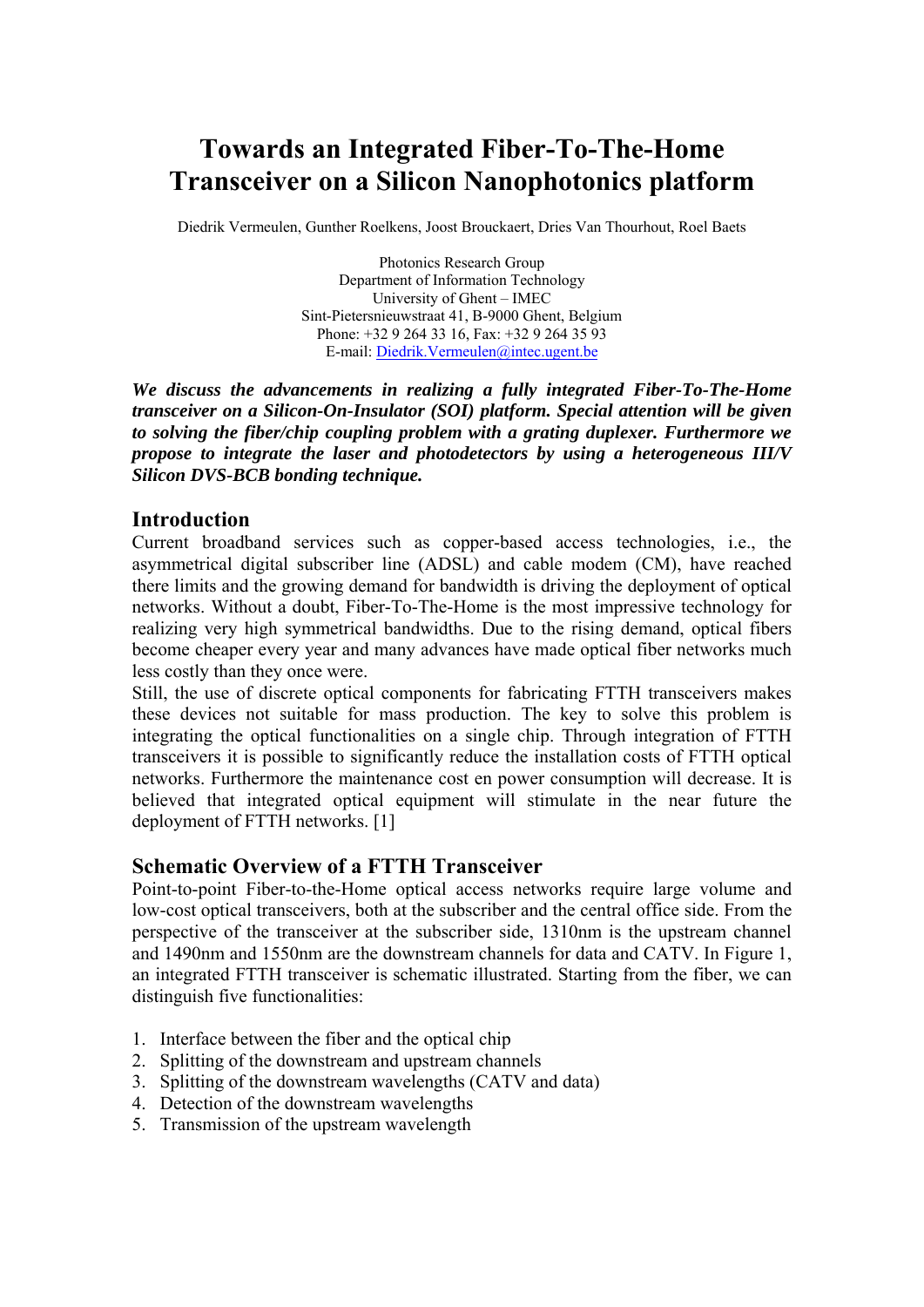

**Figure 1: Schematic overview of an integrated FTTH transceiver.** 

# **Silicon-On-Insulator**

Silicon-on-insulator technology has many advantages for the realization of photonic integrated circuits. First of all the platform is CMOS-compatible and due to the high refractive index contrast, the designs are very compact. Furthermore, out-of-plane coupling can be realized by the use of a diffractive grating [2]. This makes wafer scale testing feasible. By unifying these advantages it is possible to fabricate nanophotonic integrated circuits in large volumes at a low cost.

# **Fiber/Chip Coupling**

In order to couple and at the same time split the upstream and downstream wavelength bands, we use a 1-dimensional grating duplexer [3]. The working principle is shown in Figure 2. Under a certain angle of the optical fiber, the Bragg condition is fulfilled for both wavelengths  $\lambda$ 1 and  $\lambda$ 2 and the 2 wavelength bands will couple in opposite directions. The grating period, duty cycle and number of periods have been optimized using a particle swarm optimization algorithm, in order to achieve maximum coupling efficiency for both the upstream and downstream wavelength bands.



**Figure 2: Operation principle of a grating duplexer. λ1 represents the upstream wavelength band, λ2 represents the downstream wavelength band.** 

The duplexer has been designed in a way that the upstream band around 1310 nm is coupled in the forward direction and the downstream band around 1520 nm is coupled backwards. The measurement results of the grating duplexer are plotted in Figure 3. The period of the grating is 520 nm and the grating duty cycle is 40%. The etch depth is 70nm. The number of grating periods is 20. Index matching fluid was applied between the optical fiber facet and the grating duplexer to avoid reflections at the fiber facets and the fiber was tilted under an angle of 10 degrees. Standard single mode fiber was used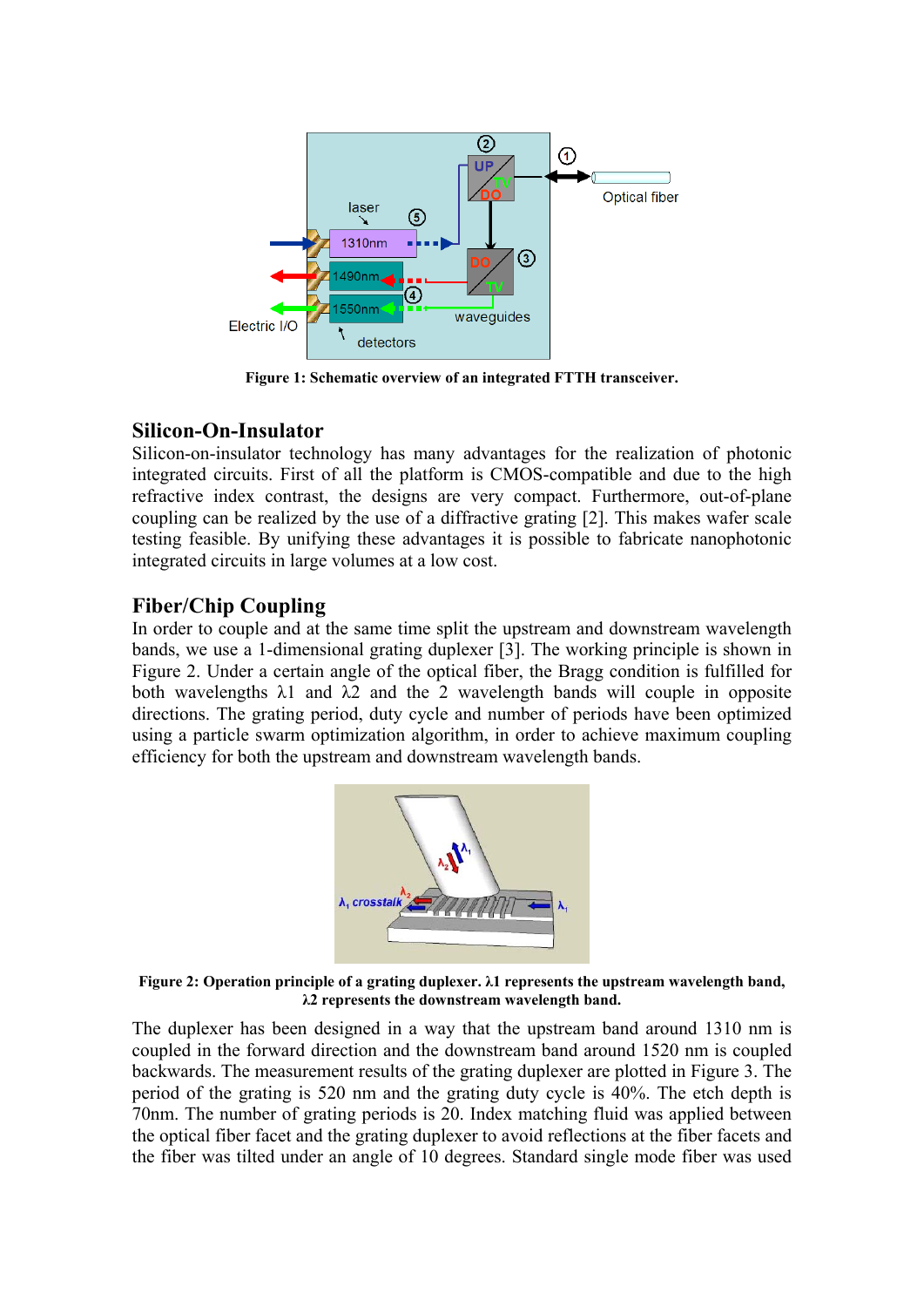for the experiments. The experiments were performed using TE polarized light. Making the grating duplexer polarisation independent can be done by using a two dimensional grating structure [3].



**Figure 3: Transmission spectrum of the grating duplexer for the upstream band (left graph) and the downstream band (right graph).** 

The coupling efficiencies of the central wavelengths are -6 dB for 1300 nm and -4 dB for 1520 nm. At the communication wavelengths 1310 nm, 1490 nm and 1550 nm the coupling efficiencies are respectively -7 dB, -6 dB and -8 dB. Decreasing these losses can be done by first depositing an extra silicon layer prior to defining the grating [4]. Simulations show that efficiencies of -1.9 dB are possible for both central wavelengths.

#### **Demultiplexing the 1490nm and 1550nm wavelengths**

Demultiplexing the downstream band is accomplished by using a planar concave grating demultiplexer (PCG) [5]. In order to avoid possible crosstalk from the grating duplexer as shown in Figure 2, we also have to filter the 1310 nm wavelength in both downstream channels. This was done by adjusting the free spectral range of the grating demultiplexer. Measurements of the grating demultiplexer are shown in Figure 4. The maxima of the transmission efficiencies are -5.4 dB for 1485 nm and -7.6 dB for 1542 nm and are limited by the Fresnel reflection at the Silicon/Air interface. The crosstalk at these maxima is about -30 dB and -40 dB respectively. Filtering of the 1310 nm channel is as good as -40 dB. Several techniques to reduce the insertion loss of this demultiplexer exist; for example with high reflectivity Bragg reflectors, as described in [6], the insertion loss can be reduced by 4 dB.



**Figure 4: Transmission spectrum of the planar concave grating demultiplexer.**